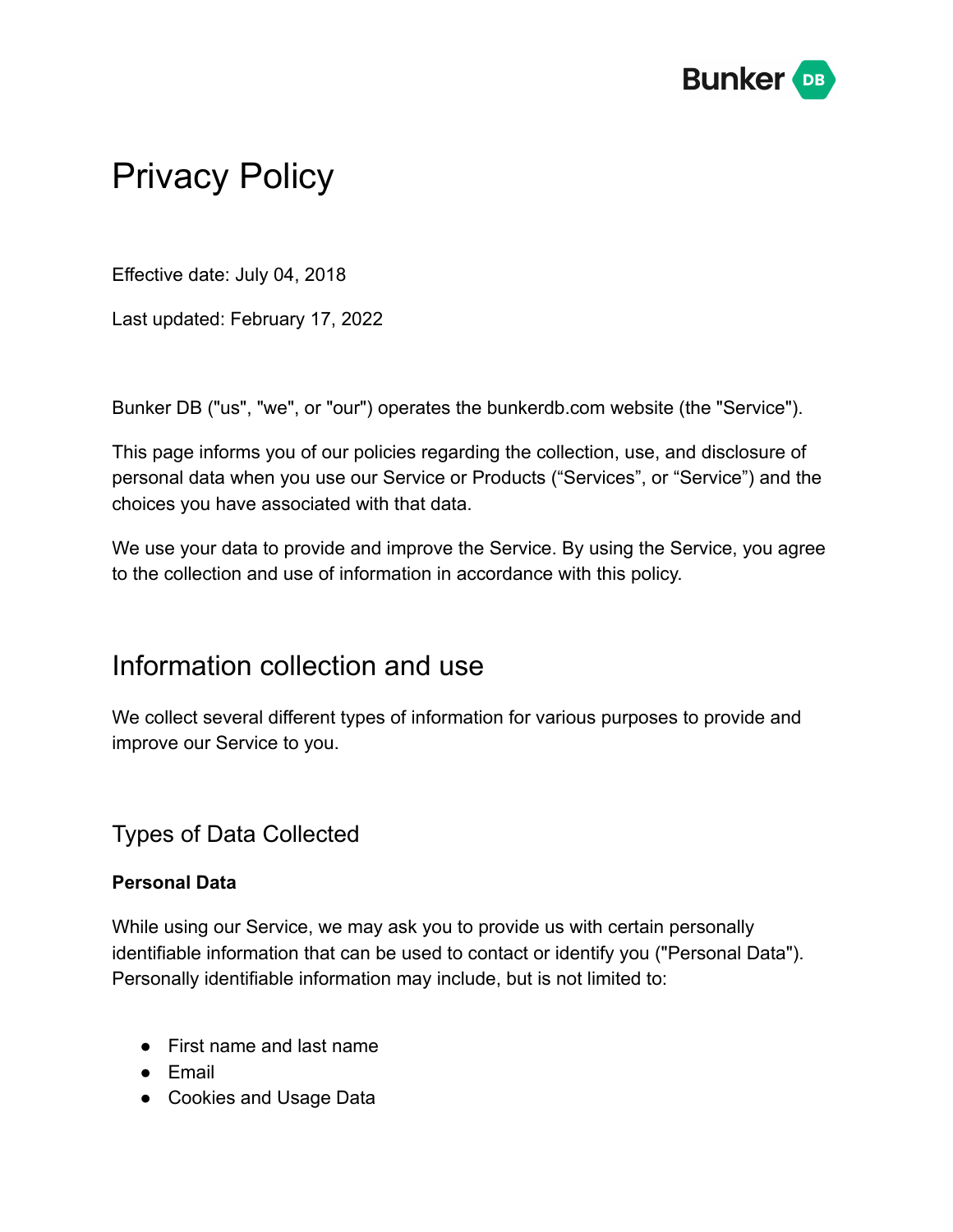

● Third party applications

#### **Usage Data**

We may also collect information on how the Service is accessed and used ("Usage Data"). This Usage Data may include information such as your computer's Internet Protocol address (e.g. IP address), browser type, browser version, the pages of our service that you visit, the time and date of your visit, the time spent on those pages, unique device identifiers and other diagnostic data.

#### **Tracking & Cookies Data**

We use cookies and similar tracking technologies to track the activity on our Service and hold certain information.

Cookies are files with a small amount of data which may include an anonymous unique identifier. Cookies are sent to your browser from a website and stored on your device. Tracking technologies also used are beacons, tags, and scripts to collect and track information and to improve and analyze our service.

You can instruct your browser to refuse all cookies or to indicate when a cookie is being sent. However, if you do not accept cookies, you may not be able to use some portions of our Service.

Examples of Cookies we use:

- **Session Cookies.** We use Session Cookies to operate our Service.
- **Preference Cookies.** We use Preference Cookies to remember your preferences and various settings.
- **Security Cookies.** We use Security Cookies for security purposes.

### Use of Data

Bunker DB uses the collected data for various purposes:

- To provide and maintain the Service.
- To notify you about changes to our Service.
- To provide customer care and support.
- To provide analysis or valuable information so that we can improve our Service.
- To monitor the usage of the Service.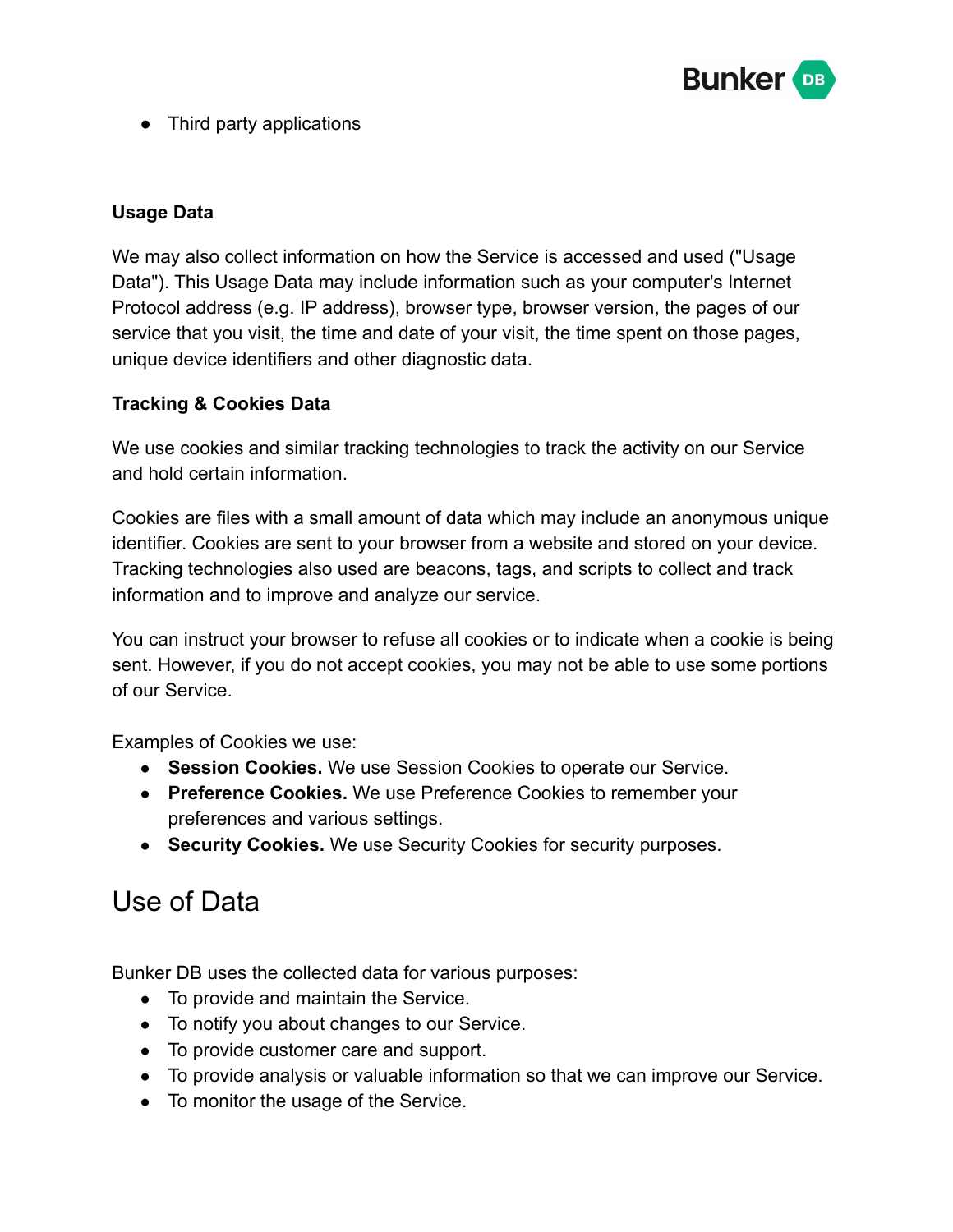

● To detect, prevent and address technical issues.

### Transfer of data

Your information, including Personal Data, may be transferred to — and maintained on — computers located outside of your state, province, country or other governmental jurisdiction where the data protection laws may differ than those from your jurisdiction.

If you are located outside the USA and choose to provide information to us, please note that we transfer the data, including Personal Data, to the USA and process it there.

Your consent to this Privacy Policy followed by your submission of such information represents your agreement to that transfer.

Bunker DB will take all steps reasonably necessary to ensure that your data is treated securely and in accordance with this Privacy Policy and no transfer of your Personal Data will take place to an organization or a country unless there are adequate controls in place including the security of your data and other personal information.

### Disclosure of Data

#### Legal Requirements

Bunker DB may disclose your Personal Data in the good faith belief that such action is necessary to:

- To comply with a legal obligation.
- To protect and defend the rights or property of Bunker DB.
- To prevent or investigate possible wrongdoing in connection with the Service.
- To protect the personal safety of users of the Service or the public
- To protect against legal liability

## Security of Data

All supplied information is transmitted via Secure Socket Layer (SSL) technology and our backups are encrypted.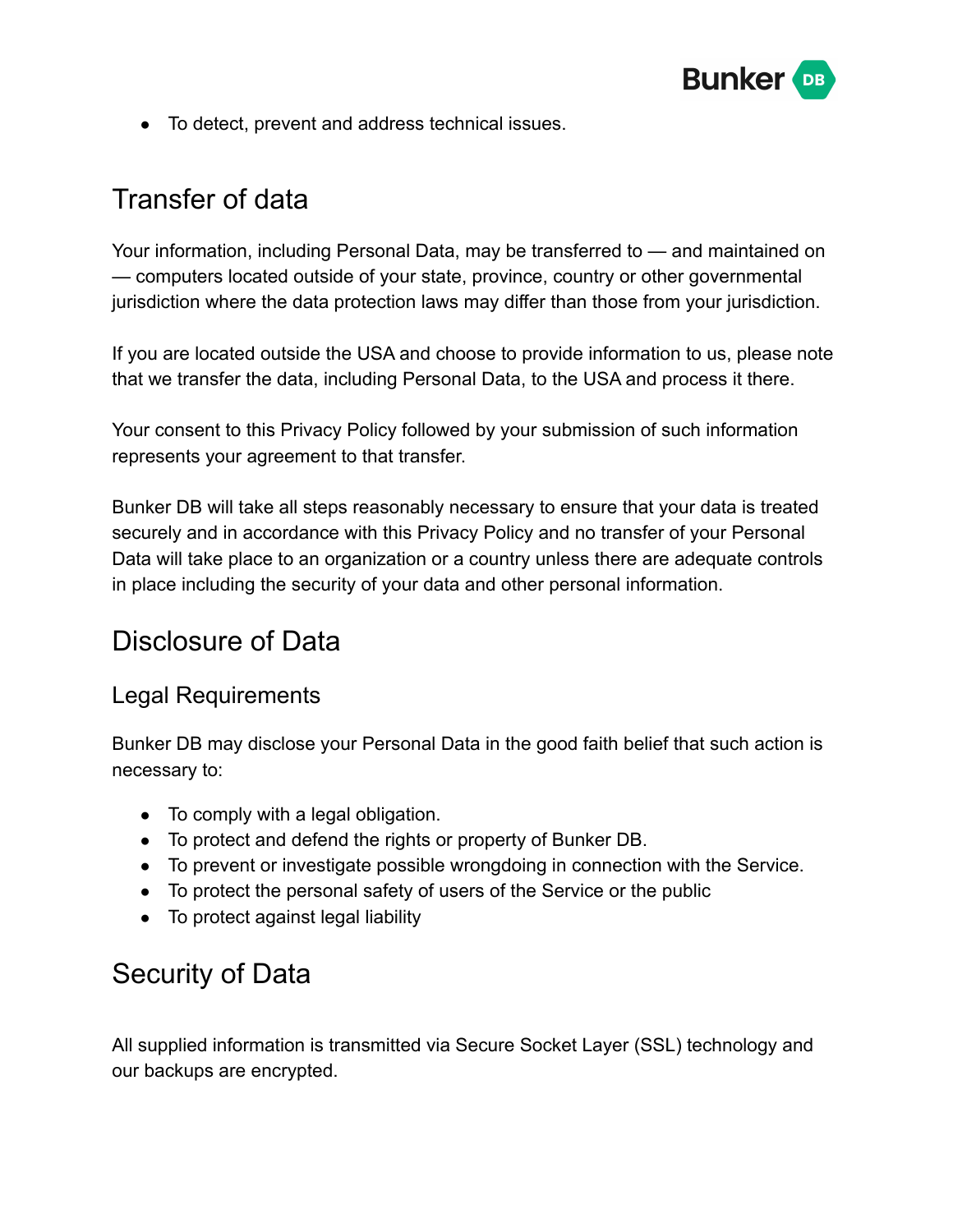

### Service Providers

We may employ third party companies and individuals to facilitate our Service ("Service Providers"), to provide the Service on our behalf, to perform Service- related services or to assist us in analyzing how our Service is used.

These third parties may have access to your Personal Data only to perform these tasks on our behalf and are obligated not to disclose or use it for any other purpose.

We may use Third-Party Service Providers to monitor and analyze the use of our Service.

#### **Google Analytics**

Google Analytics is a web analytics service offered by Google that tracks and reports website traffic. Google uses the data collected to track and monitor the use of our Service. This data is shared with other Google services. Google may use the collected data to contextualize and personalize the ads of its own advertising network.

You can opt-out of having made your activity on the Service available to Google Analytics by installing the Google Analytics opt-out browser add-on. The add-on prevents Google Analytics JavaScript (ga.js, analytics.js, and dc.js) from sharing information with Google Analytics about visits activity.

For more information on the privacy practices of Google, please visit the Google Privacy & Terms web page: <https://policies.google.com/privacy?hl=en>

#### **YouTube**

YouTube is a video-sharing service where users can watch, like, share, comment, and upload videos.

You can import insights from your YouTube Channel in BunkerDB. BunkerDB retrieves this information using YouTube API.

Please consider that this service is subject to YouTube Terms of Service. More information: <https://www.youtube.com/t/terms>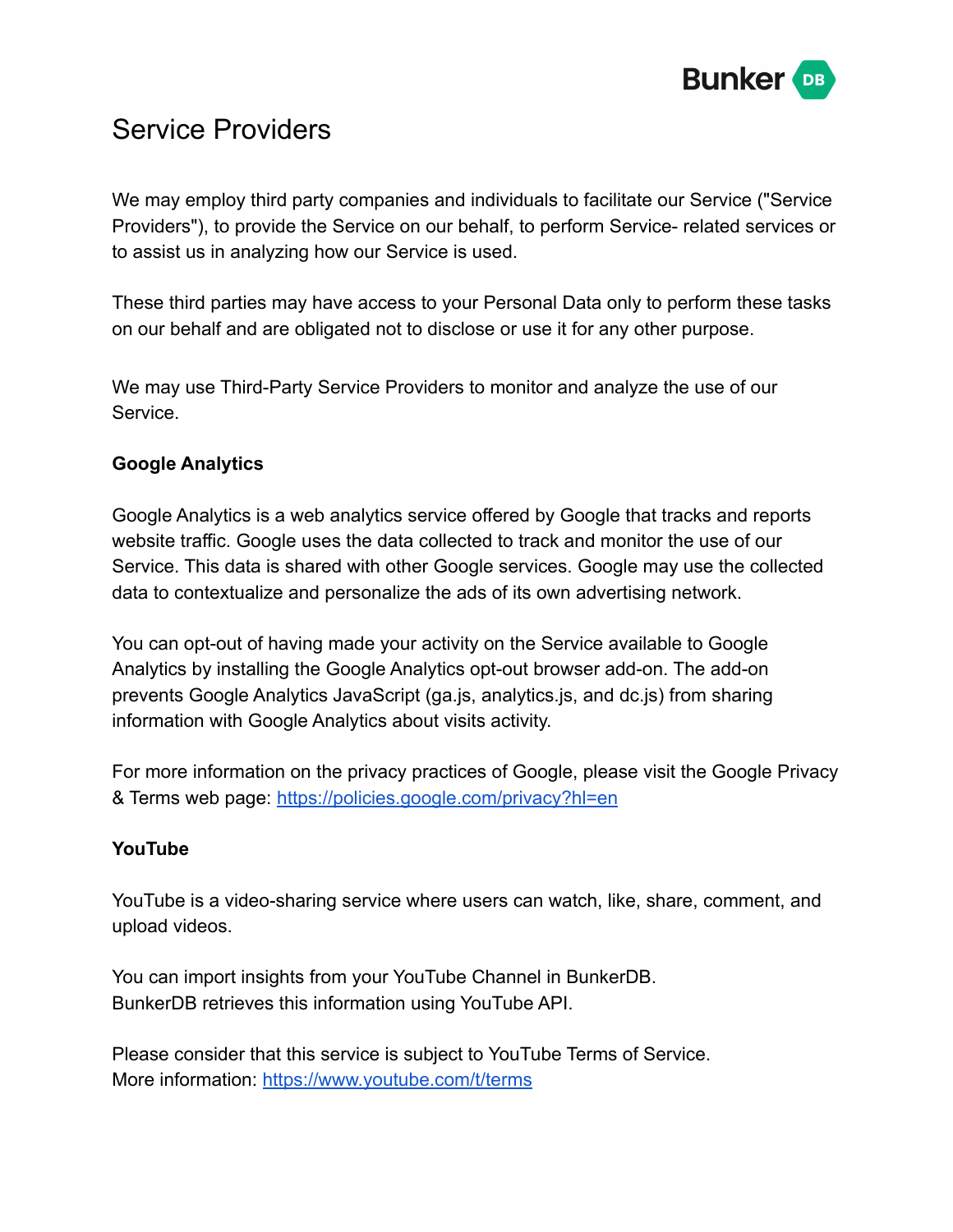

#### **Social media networks and integrations**

Our Service may contain links to allow you to connect and use third-party products, services or softwares, including certain social media networks. To use this feature from our Service, you will be required to log in into third-party service providers applications. When doing so, you are subject to their privacy policy and also acknowledge that use of such third party applications is governed by their terms and conditions and privacy policy (including, but not limited to, the Twitter Terms of Service located at [www.twitter.com/tos](https://www.twitter.com/tos), and the Facebook Platform Policy located at [https://developers.facebook.com/policy\)](https://developers.facebook.com/policy). Also you acknowledge that Bunker DB does not endorse, is not liable for, and makes no representations as to the Third Party Service Providers, its content, or the manner in which such Third Party Service Providers uses, stores, or processes your data; and that Bunker DB does not control Third Party Service Providers features and functionality, nor is responsible for any damage or loss arising from or in connection with your enablement of such Third Party Service Provider and your reliance on the policies, privacy practices, and data security processes of such Third Party Service.

You may also disconnect third-party products, services or softwares to delete data from our Service; and for Google Services you may also revoke the access to your data data via the Google security settings page at

[https://security.google.com/settings/security/permissions.](https://security.google.com/settings/security/permissions)

## Data Deletion

Once the service is terminated or cancelled, BunkerDB will proceed to delete all data stored within the next 10 business days.

Final users or clients will be able to request their data to be deleted by email to "[support@bunkerdb.com](mailto:support@bunkerdb.com)" using "Request Data Deletion" in the subject.

For personal information BunkerDB will ask for evidence regarding the request ownership.

BunkerDB will execute the request and provide a screenshot as evidence of the executed jobs.

### Children's Privacy